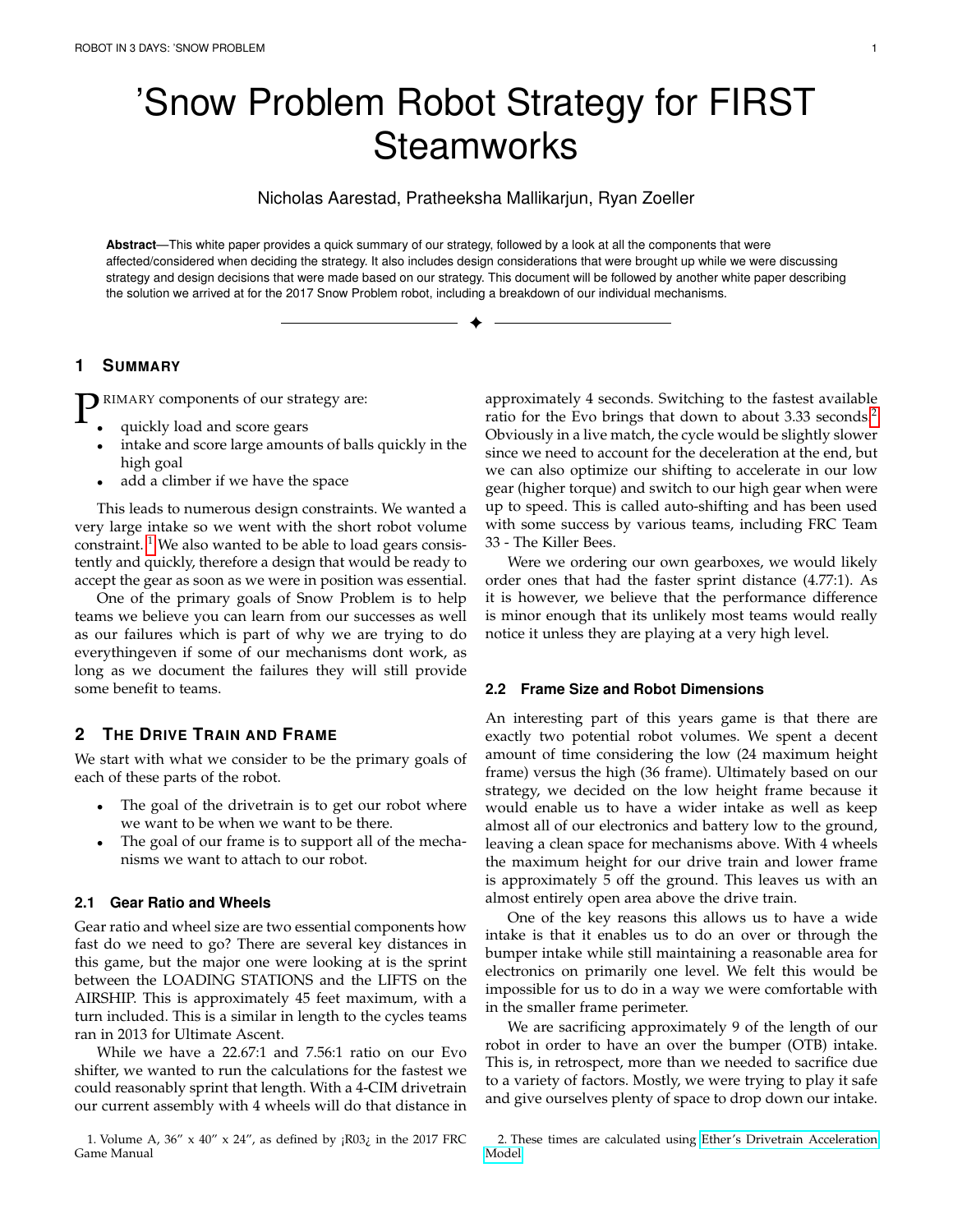## **3 GEARS AND ROTORS**

During our strategy session, we identified scoring GEARS as the most important task to us in the game for success in at least the qualification rounds. There are a minimum of 160 points (4 rotors at the end of TELEOP) and a maximum of 280 points (2 rotors at the end of AUTO, 4 rotors at the end of TELEOP) available through GEAR manipulation during qualification rounds.<sup>[3](#page-1-0)</sup> In eliminations, this is increased to 260 and 380 respectively. If it is clarified that ROTORS spinning in AUTO do not count for another 40 points (each) in TELEOP, we are still looking at a maximum of 200 points from ROTORS/GEARS. That is major points, especially with a maximum of 150 from climbing for an alliance and the relative difficulty of scoring many FUEL pieces in the High GOAL of the BOILER, or the inefficiency of scoring in the low GOAL. Additionally, scoring at least the first three ROTORS without assistance from alliance partners appears to be doable for one robot.

### **3.1 Travel Time and Cycling**

One of the key considerations for scoring gears is how fast it is possible to move from the LOADING STATION to the LIFT. We analyzed how fast our Evo shifters are capable of making this distance with 4 wheels in the drive train section of this paper. This was approximately 4 seconds each way. In order to score 6 GEARS, and do nothing else for the entire match, we are looking at approximately 22.5 second cycles (this presumes the single gear that is already on the AIRSHIP is used). With at least 8 seconds of that used by driving between the LOADING STATION and the LIFT, we are left with approximately 14.5 seconds for aligning with the LOADING STATION and the LIFT. This is aggressive, but we believe it is doable with practice. Going higher than this will be difficult, but we anticipate high caliber teams to be capable of doing it. In 2013, FRC Team 1114 (Simbotics) pushed the limits of how fast it was possible to cycle a similar distance under arguably harder conditions (loading and shooting multiple game pieces).

Exclusively scoring GEARS is perhaps not the best option and it may not be true that nobody on our alliance is helping with GEARS. There are a number of other situations which are important to consider if we score 1 in AUTO (which we would hope to do if we were attending an actual competition), we would reduce our load to 27 seconds per cycle, which we consider very doable with sufficient practice. Add in other alliance partners capable of scoring gears in AUTO and our cycle time may reduce to a level which makes all 4 ROTORS a feasible proposition if at least 2 robots are capable of scoring GEARS (in order to get all 4 ROTORS running, 12 GEARS are required, half of which are required for the last ROTOR). If 3 GEARS are scored in AUTO and 2 robots are capable of scoring in TELEOP, we are looking at a 5-GEAR game for one robot and a 4- GEAR game for the other. These are both doable cycles for practiced drive teams, potentially leaving time at the end for other activities.

One of the key conclusions we arrived at regarding cycling GEARS was that it is highly dependent on what our alliance looks like. 3 high quality GEAR cyclers with good GEAR autonomous modes could potentially get all their ROTORS spinning with more than a minute left in the match. Based on this, were making an educated guess that one of the things, especially at early regionals, that highly seeded teams will be looking for in alliance partners is teams that can consistently deliver 3-4 GEARS during TELEOP, regardless of whether it will take them the entire match to do so or not. The extra 100 points from getting all the ROTORS in eliminations is simply too large a prize to leave on the table.

#### **3.2 Loading**

We identified in our strategy session the need for two distinct parts of our GEAR scoring mechanism one of those parts is the loading mechanism. We use mechanism loosely here, as we are working (prototyping) off the assumption that we can use a mostly static mechanism to accomplish consistent and fast loading. Two components of making loading fast are making it **easy to line up (making it the full robot width, or close to it)** and making sure **the GEAR is quickly in a position where we are comfortable moving at high speeds with it.** Thus, those will be our two goals when designing our loader.

#### **3.3 Scoring**

The key goals for scoring are similar to loading we need to align fast and we need to be able to start our next cycle fast. Our ideal motion for scoring GEARS is to move forward into the peg and then move backwards, allowing the barb to catch on the gear quickly. This has the advantage of not requiring the robot to wait for a PILOT to remove the GEAR, but adds some complexity. A second avenue for prototyping would involve something entirely static or something that only actuates forward. The key thing for us though, when considering the tradeoffs for completing a GEAR mechanism, was that we believe it can be done with no motors involved and potentially with no actuators of any kind (though we may end up using pneumatic cylinders). This enables us to save space and current for our other active mechanisms.

## **3.4 Scoring in AUTO**

While we are a Robot in 3 Days team without access to the vision targets or the space necessary to test an autonomous mode, we see scoring a GEAR in AUTO as extremely important. As such, though we may not be able to test this functionality, we will at least be including it within the programming of our robot. Additionally, since the PILOTS need to get the ROTORS moving (and registered by the FMS) by the end of AUTO, doing this quickly and immediately is vital. Our plan for AUTO, were we competing, would be to first score a GEAR, then move to score FUEL.

## **4 FUEL AND BOILERS**

FUEL and scoring in the BOILERS was identified as another key component of our robot strategy. While we believe this to be somewhat undervalued in the game rules, one of the

<span id="page-1-0"></span><sup>3.</sup> Based on Table 4-1 in the 2017 FRC Game Manual (p. 42)